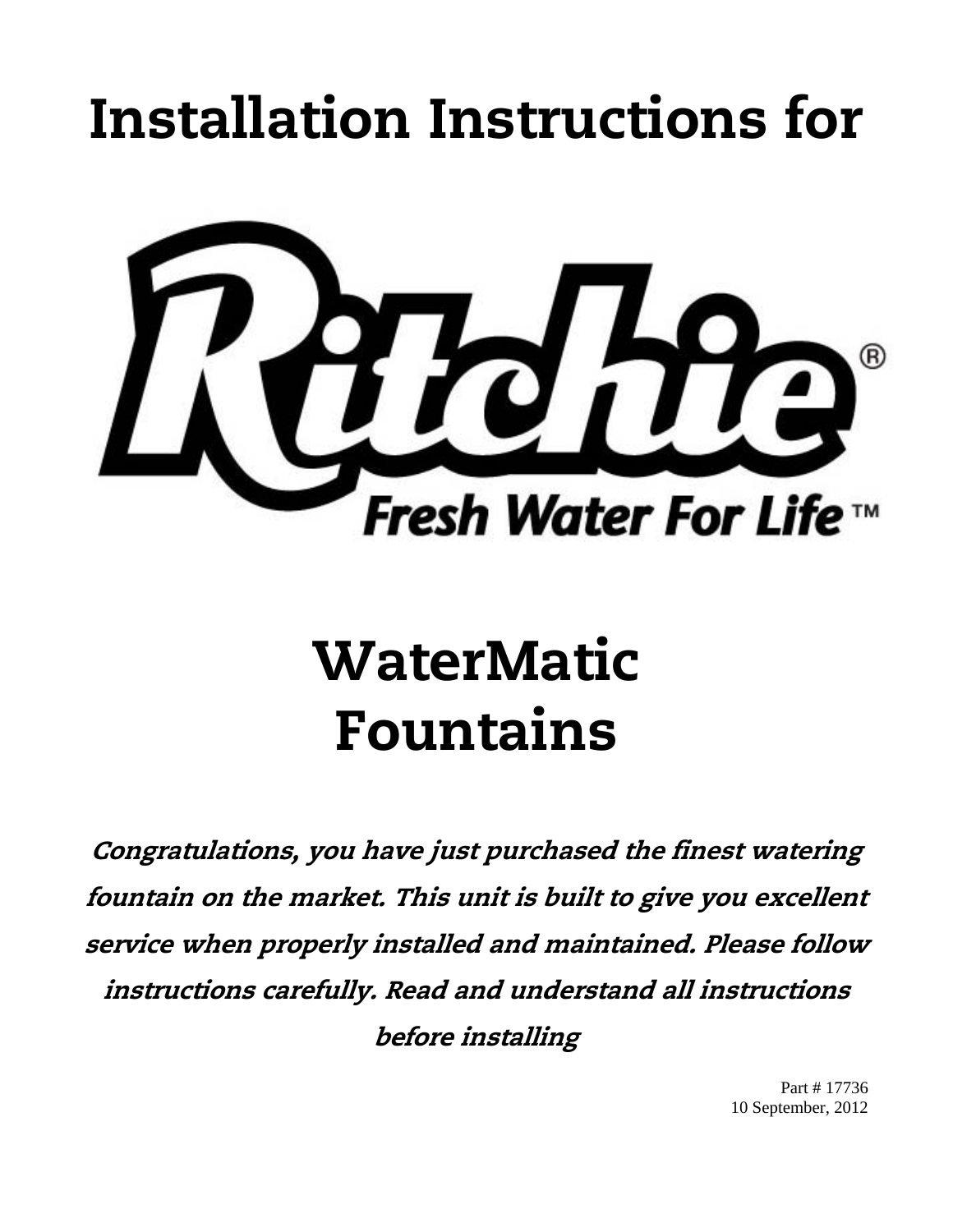## **Models 100, 150, 150S, 300, & 1000 WaterMatic Fountain Installation Instructions**



**A. Location -** Putting the fountain in a location that offers protection from the wind will enhance the performance of the unit. Livestock will tend to gather in a protected area, enticing them to drink more. If possible, the side that supply line enters the fountain should be opposite of prevailing wind for additional protection to the supply line.

B. **Water Supply Line –** The horizontal underground water line (#1) should be sized to account for pressure drop, relating to distance, at least 3/4" in diameter and 1' below normal frost depth. A 3/4" vertical supply pipe (#2) is recommended. A shut-off valve (#3) may be installed under the fountain for servicing. For optimum serviceability a stop and waste valve can be installed below frost level to drain water back when the unit is not in use. This can be obtained from your local plumber. Flush water supply line before connecting to fountain. Water supplies with material such as sand, rust, etc. may require a filter to keep valve working properly.

C. **Riser Tube** – Install a riser tube (#4) around pipe to provide room for plumbing and to accommodate optional shut-off valve. Ensure that the water supply line is centered in the riser tube. Do not add any insulation in the riser tube, as it provides a path for frost. For optimum water line protection, use the 12" outside diameter insulated Ritchie Thermal Tube. Use whatever combination of Thermal Tubes is required to reach at least 1' below frost line. **For the 100, 150, and 150S units, the riser tube must NOT extend above the concrete platform, see drawing below.**

*Top view of WaterMatic 100 shown with Riser Tube underneath* 



| <b>Ritchie Thermal Tubes</b> |                |  |  |  |  |
|------------------------------|----------------|--|--|--|--|
| 18158                        | 1' top section |  |  |  |  |
| 16417                        | 2' top section |  |  |  |  |
| 16612                        | 4' top section |  |  |  |  |
| 16416                        | 2' extension   |  |  |  |  |

NOTE: The supply line touching the riser tube is the most common cause of the supply line freezing. Do not surround the supply line with insulation, wood, or other foreign material. Any foreign material in the tube may cause frost to migrate to the supply line causing it to freeze.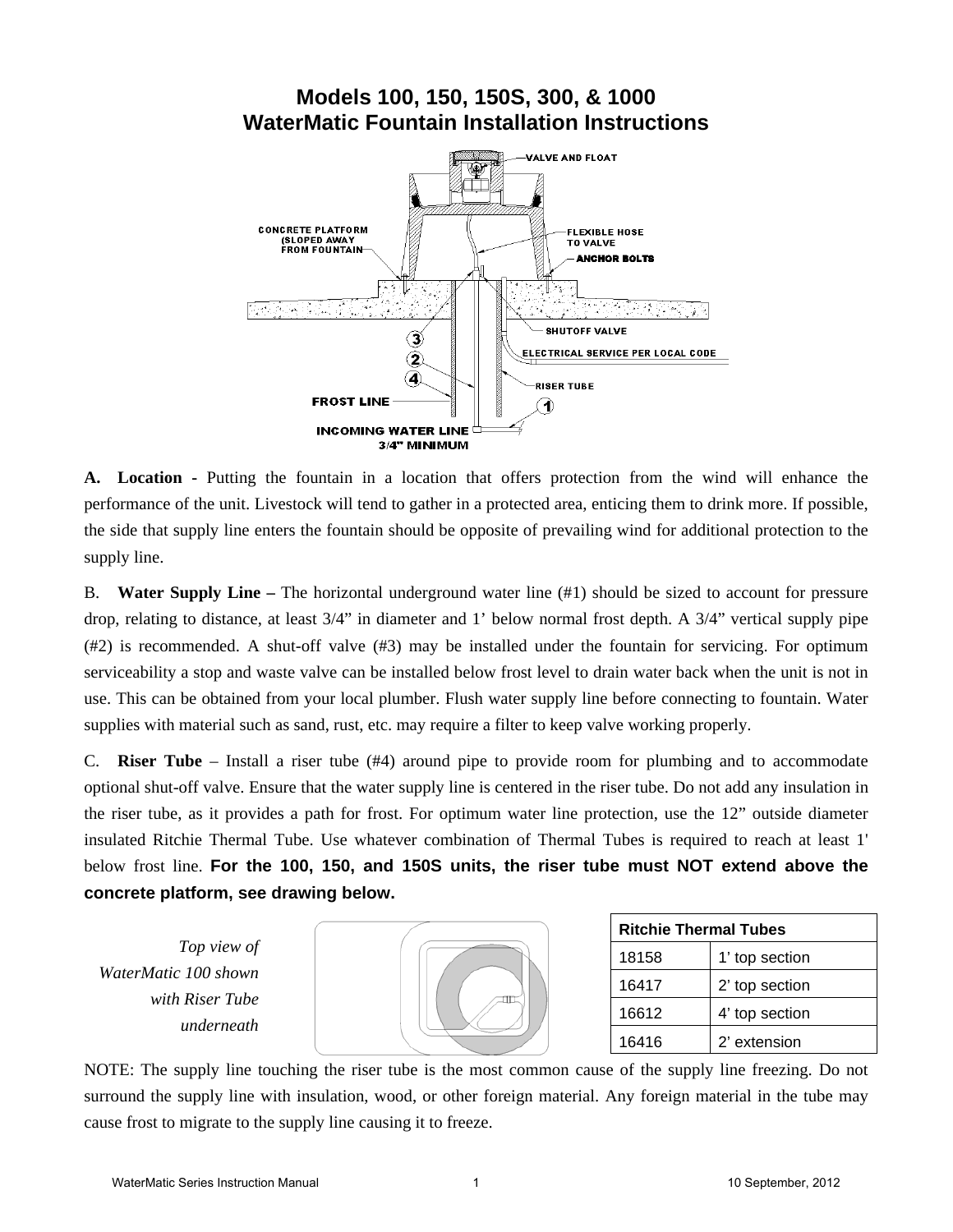D. **Electrical Connection –** In many areas, supplemental heat is required, it is easiest to run the electrical line at the same time you lay the waterline for your fountain. **Any electrical service must be installed and maintained by a qualified electrician.**

E. **Mounting Platform –** A concrete platform should be provided for all fountains. It should be at least 4" thick and large enough to accommodate fountain. An additional 4" high step 18" out from each side of the unit will protect the unit from manure handling equipment, as well as discouraging animals from defecating in the fountain. Extending the platform provides animals a place to stand while drinking, consider the size of your animals when determining the dimensions of your platform. Slope the platform away from the fountain for drainage. A rough broom finish on the concrete surface provides better footing for animals.

F. **Preparing the Bottom -** Apply the foam weather stripping to the bottom of the unit, along the outside edge of the fountain. **Note: Sealing the bottom of the unit from cold air is an important aspect of the unit's thermal performance.**

G. **Hold-Downs** - The 100, 150, 150S, and 300 fountains are provided with four built-in hold-downs, and the 1000 fountain is provided with six built-in hold-downs to anchor your unit securely to the platform. Use of 3/8" x 5" stainless steel expansion anchor bolts (not included) is recommended for concrete installations. Anchor bolts are available from Ritchie in a two pack, part # 16555. Fender washers are supplied for use with anchors.

H. **Hose Connection –** Connect hose to customer supplied shutoff valve at the top of the concrete. Cut hose to proper length and slip onto the barb fitting of the valve assembly. Clamps and fittings are furnished to secure the connection.

I. **Drain Plug –** Install pre-assembled drain plugs from inside of trough. Plugs should be pushed in flush to prevent accidental removal by animals. Wetting the plug can aid proper installation. Note: A third plug is supplied with the 1000 to allow for temporary shut-off of the valve chamber.

J. **Float Adjustment** – Adjust float for a water depth of 2 inches below top of trough using the thumbscrew or wing nut.

K. **Install Valve Cover –** With the valve functioning properly and the water level set at the proper level, you may install the valve cover. Fill the water seal groove around valve chamber with liquid to seal against air infiltration. Then drop in the valve cover.

*Tip: You may use vegetable oil to fill the water seal groove, or coat the inside of the groove with baking pan coating spray before filling with water to make the cover easier to remove and reinstall during freezing weather.* 

L. **Supplemental Heat –**Immersion heaters are available for cold weather climates. 500-watt heaters #14158 are recommended for the WaterMatic 1000. The 250-watt heater #16311 should be adequate for WaterMatic 100, 150, and 300. Also, self-regulating heat cables are available to protect supply hose from freezing, 120V, #16276.

Immersion heaters should be placed flat on the bottom of the valve chamber. Ensure that the placement of the heater and its power cable do not interfere with the motion of the float assembly. Supply line heat cables should wrap around the valve, and follow the supply line down into the riser tube. You may use nylon ties to anchor the heat cable to the supply line.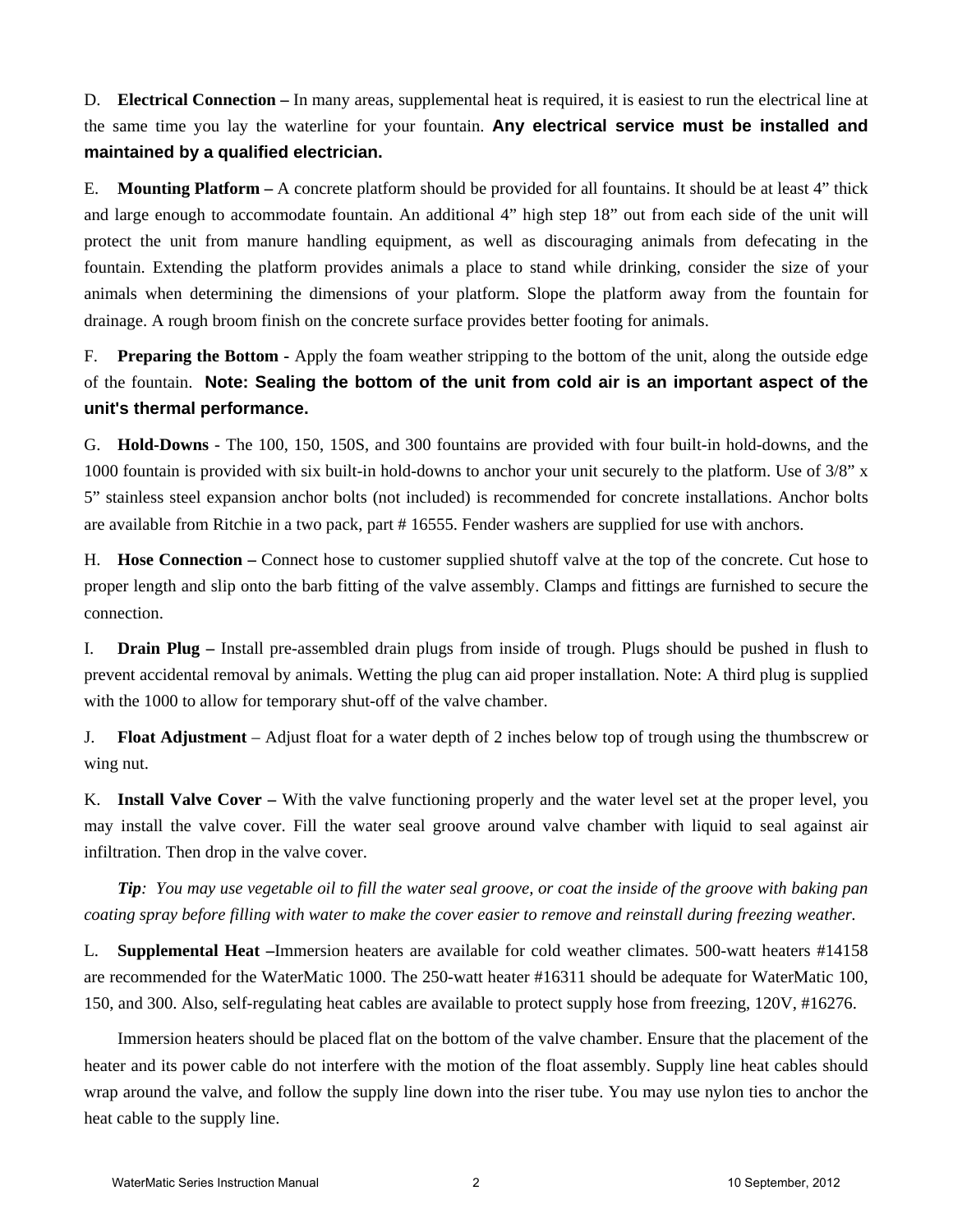## **Installation Variations**

Incoming water temperature and pressure will vary, and will affect the performance of your fountain. Well water will be between  $45^{\circ}$  and  $50^{\circ}$ , but rural water from a water tower may be substantially cooler. Supplemental heaters and alternate valves are available for these variations.

#### **Supplemental Heat**

Both the valve chamber and the water supply line should be protected from freezing. To protect the valve chamber, immersion heaters should be placed flat on the bottom of the chamber. Ensure the heater and power cable does not interfere with the motion of the float. Self-regulating heat cables protect the supply line from freezing. Heat cables should wrap around the valve, and follow the supply line down into the riser tube. You may use nylon ties to anchor the cable to the supply line. Both immersion heaters and supply line heaters are thermostatically controlled, using power only when needed. Neither heater will get hot enough to melt the plastic of the fountain.

The higher power heaters should be used for larger troughs or where there may be electrical losses in the line due to long transmission distances. A stainless steel heater stand, is included and should be used with the Ritchie 500W heater to protect the fountain in the event of water supply failure. The

| <b>Immersion Heaters</b> |       |       |       | <b>Self Regulating Heat Cable</b> |       |
|--------------------------|-------|-------|-------|-----------------------------------|-------|
| Part#                    | Volts | Watts | Part# | Volts                             | Watts |
| 16311                    | 120   | 250   | 16276 | 120                               | 30    |
| 17960                    | 240   | 250   | 16713 | 240                               | 30    |
| 14158                    | 120   | 500   |       |                                   |       |

stand may be purchased separately to be used with any immersion heater, #16636.

#### **Valves**

Ritchie valves come in two sizes and three pressure ratings as shown below. Although different pressure rated valves may be used in a fountain, each fountain will only accommodate one size and configuration of valve.

**The 100, 150, and 150S units use the smaller 1/2" valves.** A red valve is standard with both the 100 & 150. This valve accommodates most common operating pressures, and provides more than adequate water flow rates for the number of animals that could be drinking at any one time from these troughs.

| 3/4"        | Part# | <b>GPM</b> | <b>Pressure Range</b> |
|-------------|-------|------------|-----------------------|
| White       | 16697 | 33         | Low, 5-40 psi         |
| Red         | 11101 | 20         | Moderate, 40-60 psi   |
| Green       | 15377 | 16.5       | High, 60-80 psi       |
| <b>Blue</b> | 18197 | 5          | Very High, 80-100 psi |

| 1/2"  | Part # | <b>GPM</b> | <b>Pressure Range</b> |
|-------|--------|------------|-----------------------|
| White | 12574  | 4.8        | Low, 5-40 psi         |
| Red   | 12575  | 3.4        | Moderate, 40-60 psi   |
| Green | 13597  | 1.45       | High, 60-80 psi       |

**Our larger 3/4" valves are used with the 300 and 1000.** A red valve is standard with the 1000 to ensure adequate refill rate at the most common input pressures. The 300 comes standard with the green valve, since it has shut-off capability for a wider range of input pressures, and still has adequate flow rate at lower pressures for the smaller trough.

If water pressure is very high, and if the valve does not shut off, a pressure-reducing valve may be needed. Your individual situations may require a change from the standard valve supplied with your fountain.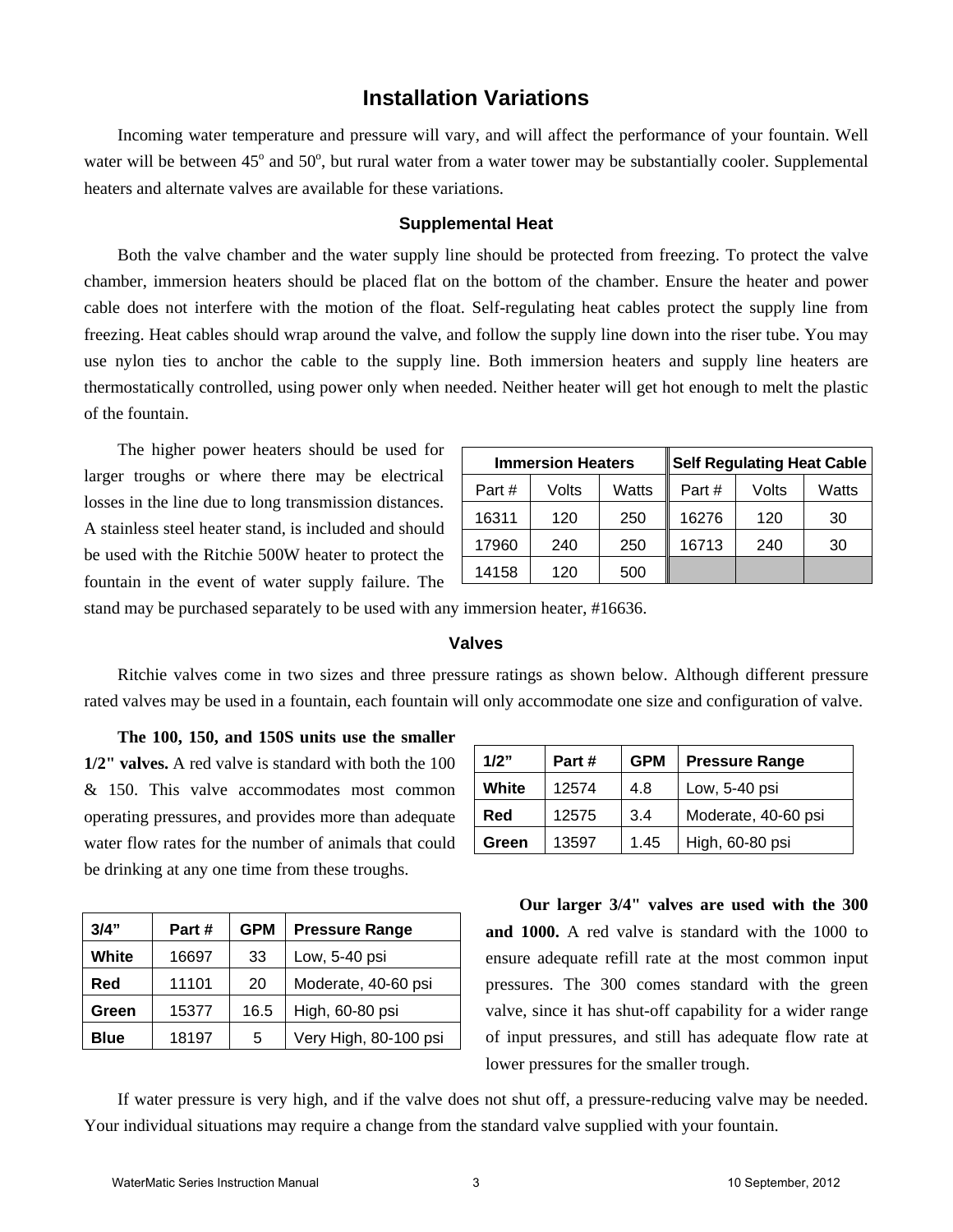

| Item           | Part# | <b>Description</b>         | Qty   | <b>Item</b> | Part# | <b>Description</b>        | Qty   |
|----------------|-------|----------------------------|-------|-------------|-------|---------------------------|-------|
|                | 18112 | WaterMatic 1000 Cover      |       | 9           | 18318 | Bolt Down Washer (4/pkg)  | 2 pkg |
| $\overline{2}$ | 18111 | WaterMatic 1000 Base       |       | 10          | 18653 | Ritchie Label 12" (1/pkg) | 1 pkg |
| 3              | 18470 | Drain Plug Ritchie 3"      | 3 pkg |             |       |                           |       |
| 4              | 16562 | Access Panel 10"x20"       |       | <b>NS</b>   | 14866 | Seal Foam 10' Roll        | 2     |
| 5              | 18147 | Access Panel Hardware pkg  | pkg   | <b>NS</b>   | 15931 | Hose Clamp 1" SS (5/pkg)  | pkg   |
| 6              | 16898 | <b>Bulkhead with Elbow</b> | pkg   | <b>NS</b>   | 18614 | Adapter 3/4" x 5/8" HB    | l pkg |
| 7              | 11101 | Red Valve 3/4" Male pkg    | pkg   | <b>NS</b>   | 18109 | WMatic 1000 Accessory pkg | 1 pkg |
| 8              | 18314 | Float with Hardware pkg    | pkg   |             |       |                           |       |
|                | 18313 | Hardware for Float pkg     | pkg   |             |       |                           |       |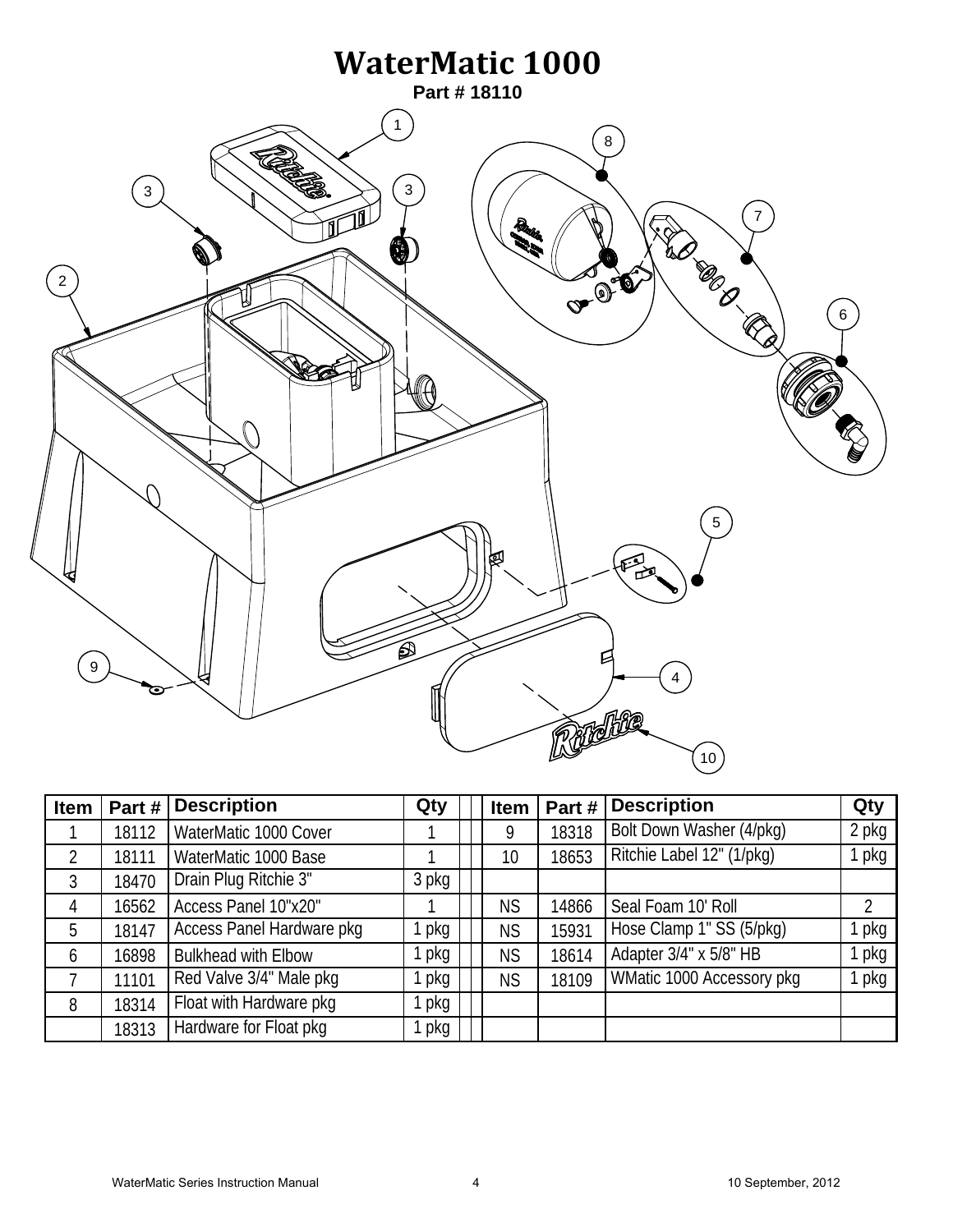

| <b>Item</b>    | Part# | <b>Description</b>         | Qty   | Item      | Part# | <b>Description</b>        | Qty   |
|----------------|-------|----------------------------|-------|-----------|-------|---------------------------|-------|
|                | 18048 | WaterMatic 300 Cover       |       | 9         | 18318 | Bolt Down Washer (4/pkg)  | 2 pkg |
| $\overline{2}$ | 18049 | WaterMatic 300 Base        |       | 10        | 18653 | Ritchie Label 12" (1/pkg) | 1 pkg |
| 3              | 18470 | Drain Plug Ritchie 3"      | 2 pkg |           |       |                           |       |
| 4              | 16562 | Access Panel 10"x20"       |       | <b>NS</b> | 14866 | Seal Foam 10' Roll        | 2     |
| 5              | 18147 | Access Panel Hardware pkg  | pkg   | <b>NS</b> | 15931 | Hose Clamp 1" SS (5/pkg)  | pkg   |
| 6              | 16898 | <b>Bulkhead with Elbow</b> | pkg   | <b>NS</b> | 18614 | Adapter 3/4" x 5/8" HB    | l pkg |
|                | 11101 | Red Valve 3/4" Male pkg    | pkg   | <b>NS</b> | 18096 | WMatic 300 Accessory pkg  | 1 pkg |
| 8              | 18314 | Float with Hardware pkg    | pkg   |           |       |                           |       |
|                | 18313 | Hardware for Float pkg     | pkg   |           |       |                           |       |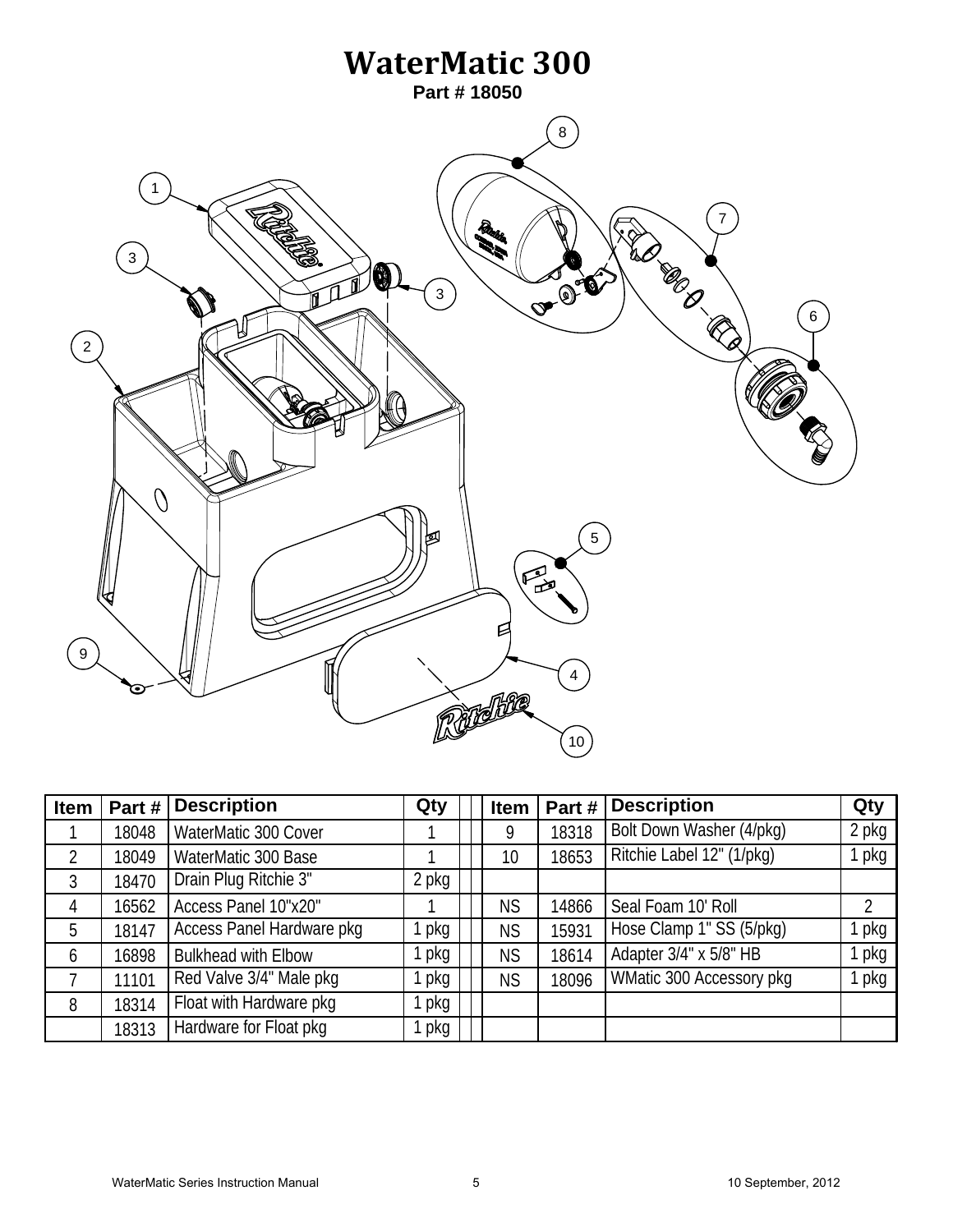## **WaterMatic 150S**

**Part # 18222**



| <b>Item</b> | Part# | <b>Description</b>         | Qty   | <b>Item</b> | Part # $\vert$ | <b>Description</b>            | Qty   |
|-------------|-------|----------------------------|-------|-------------|----------------|-------------------------------|-------|
|             | 18223 | WaterMatic 150S Cover      |       | 9           | 12836          | Float with Long Arm pkg       | pkg   |
| 2           | 18224 | WaterMatic 150S Base       |       | 10          | 18318          | Bolt Down Washer (4/pkg)      | ∣ pkg |
| 3           | 18470 | Drain Plug Ritchie 3"      | 2 pkg | 11          | 18653          | Ritchie Label 12" (1/pkg)     | 1 pkg |
| 4           | 16621 | Access Panel 6"x14"        |       | <b>NS</b>   | 14866          | Seal Foam 10' Roll            | 2     |
| 5           | 18147 | Access Panel Hardware pkg  | pkg   | <b>NS</b>   | 15930          | Hose Clamp 7/8" SS (5/pkg)    | pkg   |
| 6           | 11515 | Valve Bracket w/ screw pkg | pkg   | <b>NS</b>   | 18613          | Adapter 1/2" x 3/8" HB        | pkg   |
|             | 18066 | Screw Valve Mount (6/pkg)  | pkg   | <b>NS</b>   | 18187          | WMatic 150/150S Accessory pkg | 1 pkg |
| 8           | 12575 | Red Valve 1/2" pkg         | pkg   |             |                |                               |       |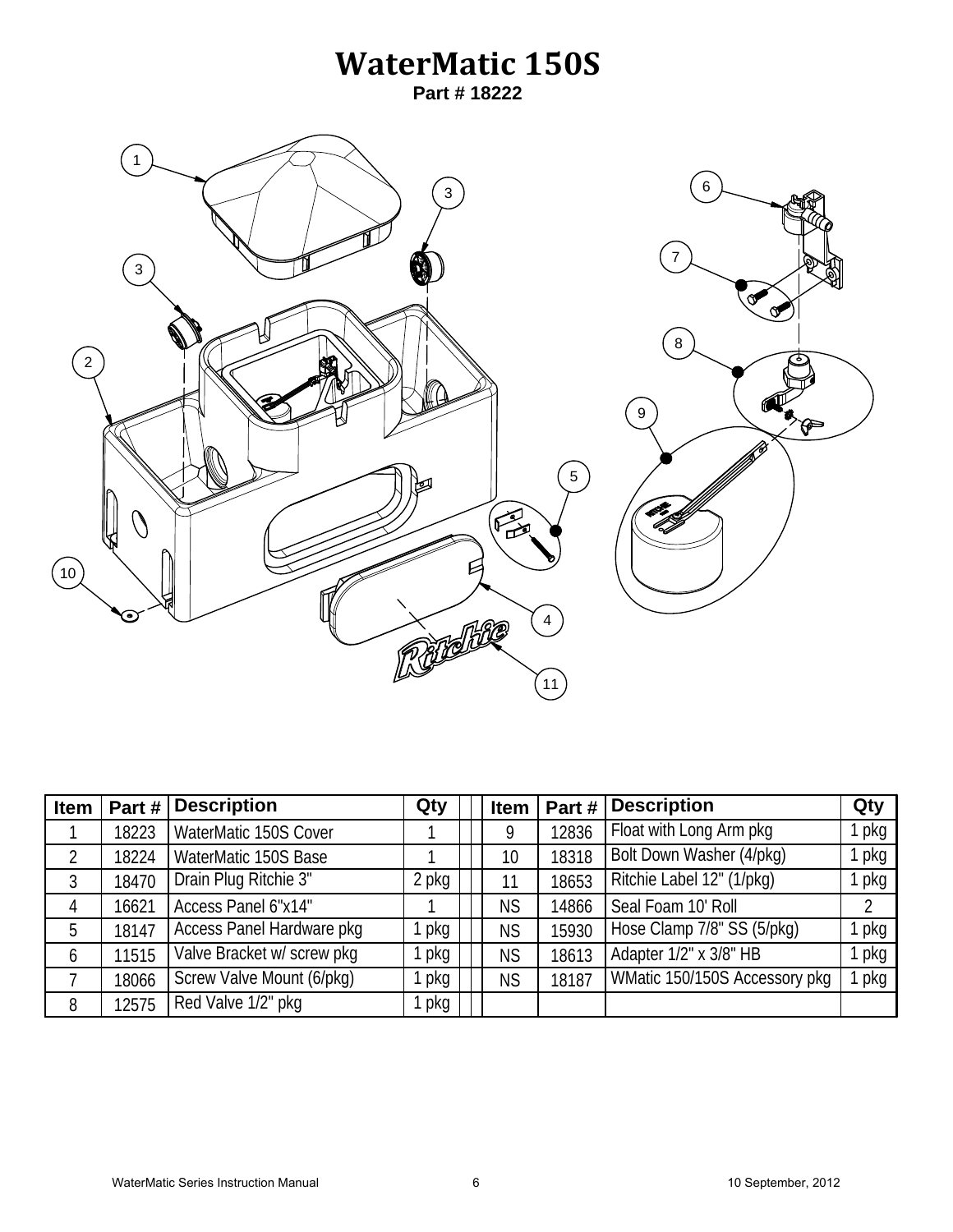## **WaterMatic 150 Part # 18166**

6 1 REFEREE 3 7 3 8  $\sqrt{2}$ 9 Թ  $\overline{O}$ 5  $\mathbb{Z}$ C  $\left(10\right)$ Refere 4 11

| <b>Item</b> | Part# | <b>Description</b>         | Qty   | <b>Item</b> | Part # | <b>Description</b>            | Qty   |
|-------------|-------|----------------------------|-------|-------------|--------|-------------------------------|-------|
|             | 18167 | WaterMatic 100/150 Cover   |       | 9           | 12836  | Float with Long Arm pkg       | l pkg |
|             | 18169 | WaterMatic 150 Base        |       | 10          | 18318  | Bolt Down Washer (4/pkg)      | pkg   |
| 3           | 18470 | Drain Plug Ritchie 3"      | 2 pkg | 11          | 18653  | Ritchie Label 12" (1/pkg)     | pkg   |
| 4           | 16621 | Access Panel 6"x14"        |       | <b>NS</b>   | 14866  | Seal Foam 10' Roll            |       |
| 5           | 18147 | Access Panel Hardware pkg  | pkg   | <b>NS</b>   | 15930  | Hose Clamp 7/8" SS (5/pkg)    | pkg   |
| 6           | 11515 | Valve Bracket w/ screw pkg | pkg   | <b>NS</b>   | 18613  | Adapter 1/2" x 3/8" HB        | pkg   |
|             | 18066 | Screw Valve Mount (6/pkg)  | pkg   | <b>NS</b>   | 18187  | WMatic 150/150S Accessory pkg | 1 pkg |
| 8           | 12575 | Red Valve 1/2" pkg         | pkg   |             |        |                               |       |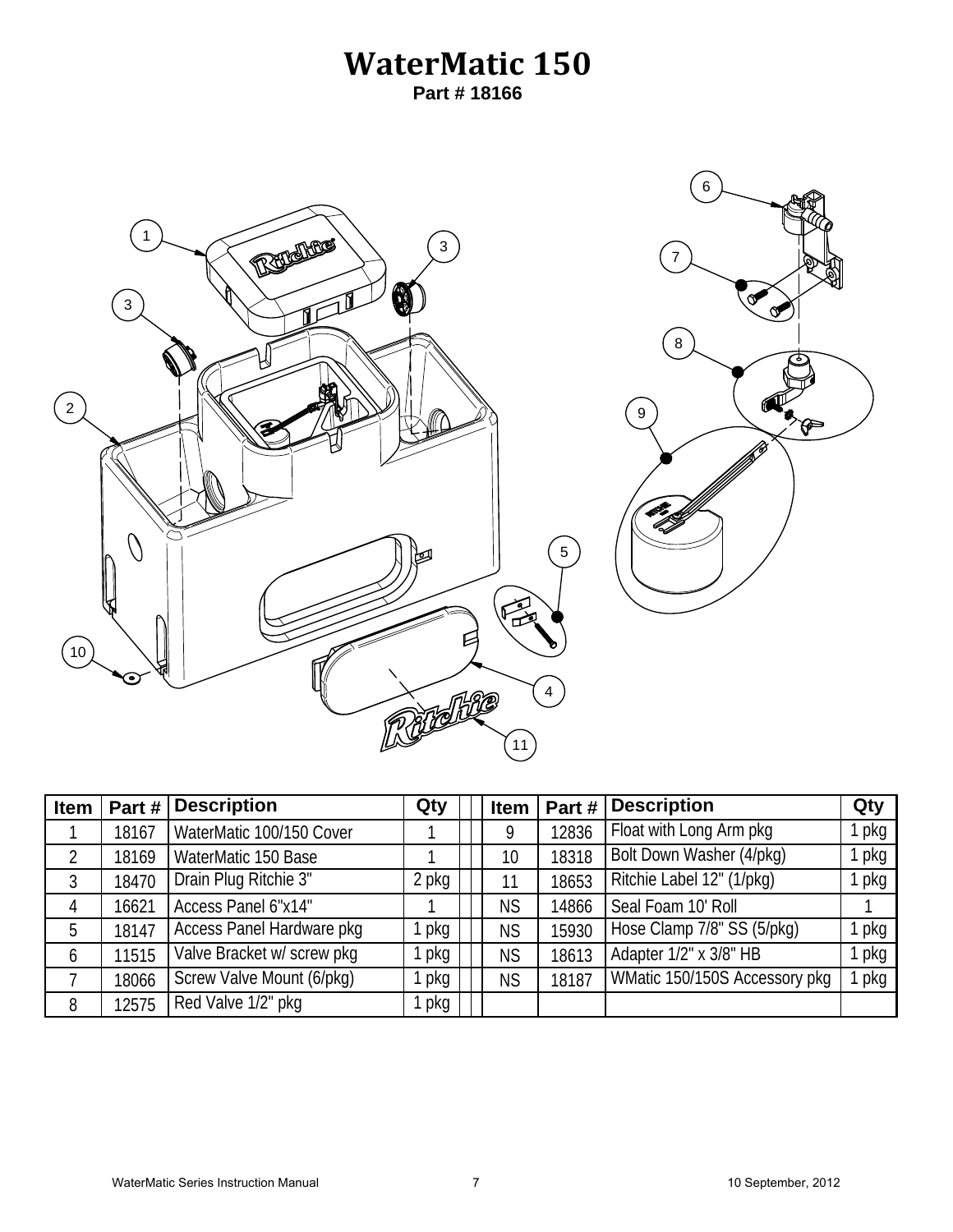## **WaterMatic 100 Part # 18165**



| <b>Item</b> | Part# | <b>Description</b>        | Qty | <b>Item</b> | Part # | <b>Description</b>         | Qty   |
|-------------|-------|---------------------------|-----|-------------|--------|----------------------------|-------|
|             | 18167 | WaterMatic 100/150 Cover  |     | 9           | 12836  | Float with Long Arm pkg    | pkg   |
| 2           | 18168 | WaterMatic 100 Base       |     | 10          | 18318  | Bolt Down Washer (4/pkg)   | l pkg |
| 3           | 18470 | Drain Plug Ritchie 3"     | pkg | 11          | 18653  | Ritchie Label 12" (1/pkg)  | 1 pkg |
| 4           | 16621 | Access Panel 6"x14"       |     | <b>NS</b>   | 14866  | Seal Foam 10' Roll         |       |
| 5           | 18147 | Access Panel Hardware pkg | pkg | <b>NS</b>   | 15930  | Hose Clamp 7/8" SS (5/pkg) | pkg   |
| 6           | 11515 | Valve Bracket w/screw pkg | pkg | <b>NS</b>   | 18613  | Adapter 1/2" x 3/8" HB     | pkg   |
| 7           | 18066 | Screw Valve Mount (6/pkg) | pkg | <b>NS</b>   | 18174  | WMatic 100 Accessory pkg   | 1 pkg |
| 8           | 12575 | Red Valve 1/2" pkg        | pkg |             |        |                            |       |